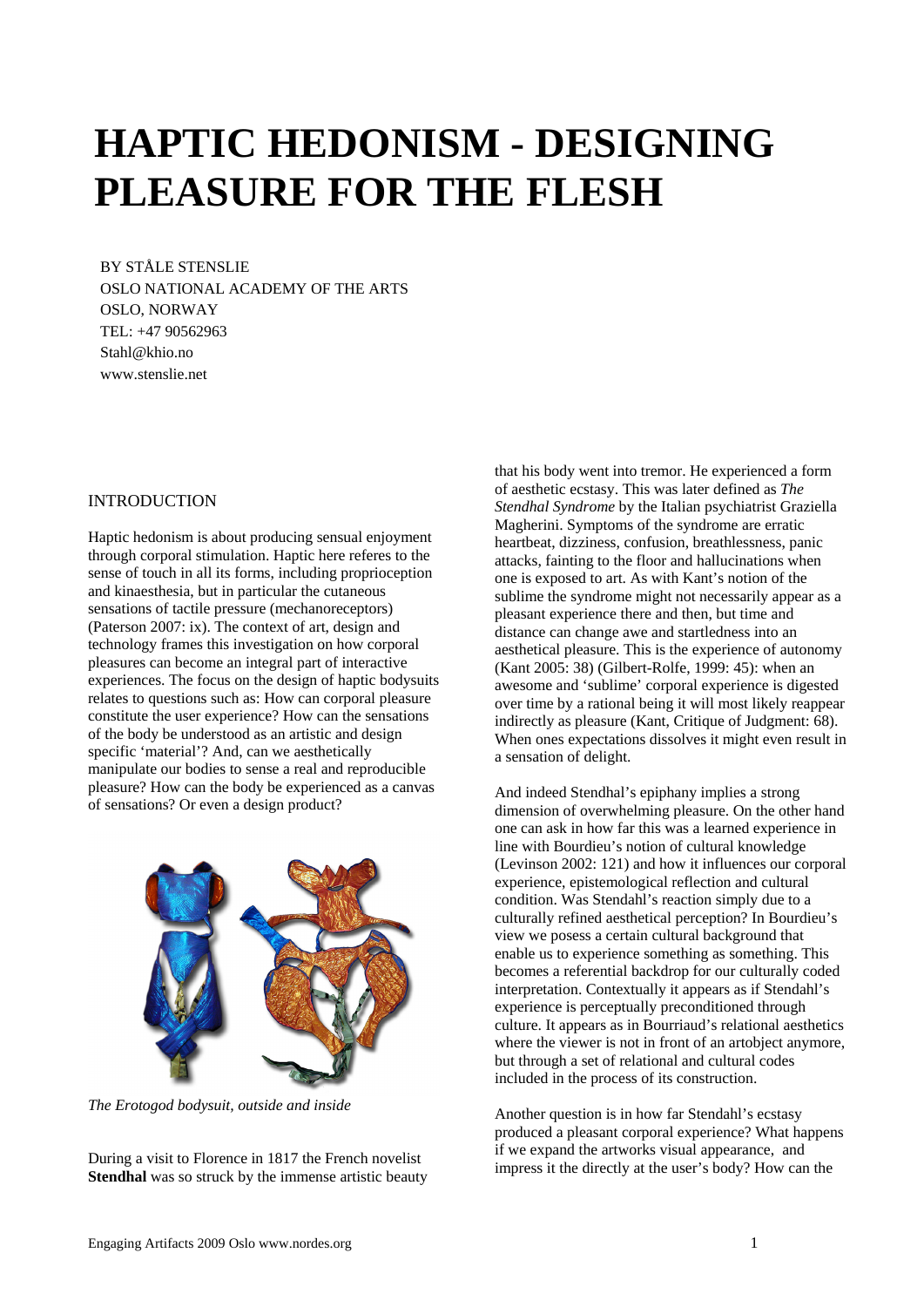probably culturally coded mental ecstasy of Stendhal become a real, living, physical ecstasy?

Returning to Bordieu's notion of cultural knowledge I would like to pose the hypothesis that corporal reactions to works of art possibly are more similar and interhuman understandable than culturally coded reactions. It is interesting to test this hypothesis in the field of art and aesthetics because these represent, sensorially speaking, a substance of its own:

 '*Art is in general the only bastion which is not blinded by the business of deception (Schein). In art, deception (of the senses) is shattered because art in itself is deception*', R. Bubner, 1973

Haptic sensations produced by touching technologies are in themselves artificial, and therefore not necessarily anything more than that what they appear to be to the body. Technologies such as bodysuits create a layer between the subject and the experience. This distance makes it possible for the body to experience so to speak for itself. This again can be considered a phenomenological experience of corporal autonomy.

In Stendhal's case simply gazing at artworks creates such a strong mental reaction that it triggers corporal reactions. And indeed visual impressions can be pleasant to the senses. An example is Olafur Eliasson's *Weather Project* at Tate Modern in 2004 where his immense 'sun' radiated low frequent light in the museum's turbine hall. This massive environmental installation produced 'Stendhal' like experiences for many users. Such strong corporal reactions are rare in a relational art and design industry dominated by visual products. Even if excluding the body from the user experience can be seen as a limbic loss equal to castration, the haptic as a 'material' for these experiences is a literally untouched dimension and represents a potential for the production of new kinds of expressions and products. But why is the haptic domain hardly explored? (Classen 2005: 2, Paterson 2007: 2) Our culture is still captive by the craving eye. Visual expressions dominate our experience economy – as we know it from the theater, the movies, opera, design artefacts, museums, TV and the internet. We are all fetishists of the image. Often we look at other 'primitive' cultures as superstitious cultivators of the iconographic, but strangely enough we are ourselves blind toward the daily influence of our own icon- and logoindustry. That we are ourselves - sensorially speaking – almost one-dimensional doesn't fit in with the wishful portrait of a modern, advanced and rhizomatically (Taylor 1998: 107) connected society. Our visual culture makes itself into a superficial society. Our ideals of beauty as well as body culture and pornography are built upon the surface and visual appearance of the body. The inner, experiential sensations and experience are left invisible and are therefore considered as less 'important'. Although our

perceptions are arguably both a- and cross-modal (Paterson 2007: 55), we perceive our bodies almost monosensory visual – whereby the corporal escapes us. The dominance of the visual stimulates selfconfirmingly to further superficial gazing. As Aristotle points out (Paterson 2007: 17), touch is prior to the other sensory modilites. As such it represents a possible bridge to the Cartesian gap between mind and body. As Merleau-Ponty points out, our body thinks as a complete unit, not with singular and separated senses.

#### **Status Questionis of haptic technologies**

So how to use haptic stimulus to design haptic pleasures? What haptic technology makes which sensation possible? Haptic and multisensory systems dealing with pleasure can be traced a long way back in fiction and fantasy. Several of the significant images and visions on haptic technologies within popular culture, literature and film have had an impact on the way we think and act with technology. Culturally rooted inspirations for such systems are the *'Feelies'* described in Aldous Huxley's '*Brave New World'.* Here a future movie format gives you a sense of touch in addition to seeing and hearing. In the '*Feelies'* people feel intensively as being part of the action, also when watch[i](#page-4-0)ng a couple making love on screen<sup>i</sup>. Another popular cultural inspiration is 'The Excessive Machine' that appears in the 1968 fantasy-sci-fi film 'Barbarella', starring Jane Fonda*.* Shaped like an organ for the body, the Excessive Machine is an orgasmotron made to torture the user through over-stimulation of pleasures. It's the ultimate version of the Freudian ID's craving for the pleasure above all pleasures. With the superego out of control the ID will pursue pleasures until breakdown and happily succumb to death. Barbarella, the true heroine of corporeality, represents the ultimate hedonist. In her unending need for stimulus the machine burns out. Her ID entity overcomes and outdoes the machine because it cannot satisfy her libidinal needs. A third example is the **SimStim**, -Simulated Stimulation- a concept for haptic media that *William Gibson* described in his book '*Neuromancer'[ii](#page-4-1)*. The technology wires your brain and body directly to a pre-recording of another person's full sensory experience. Instead of seeing Britney Spears in concert you could for example experience being her, in her body, singing her songs, on stage, live. Or having sex with her boyfriend. As Britney. An interesting test scenario would be how to haptically stimulate users to feel a Stendhal-like tremble as he did before the aesthetical beauty in Florence.

Works of art using technology to produce haptic and touch experiences are uncommon, but goes a long way back. In 1921 the futurist Marinetti produced an essay on 'tactilism' where he described the various values he associates with tactile sensations (Classen 2005:308). With this tactile 'vocabulary' he produced 'the first abstract suggestive table'. Interesting about this work is how the tactile sensations can be imbued with symbolic values. As Classen comments, this points towards the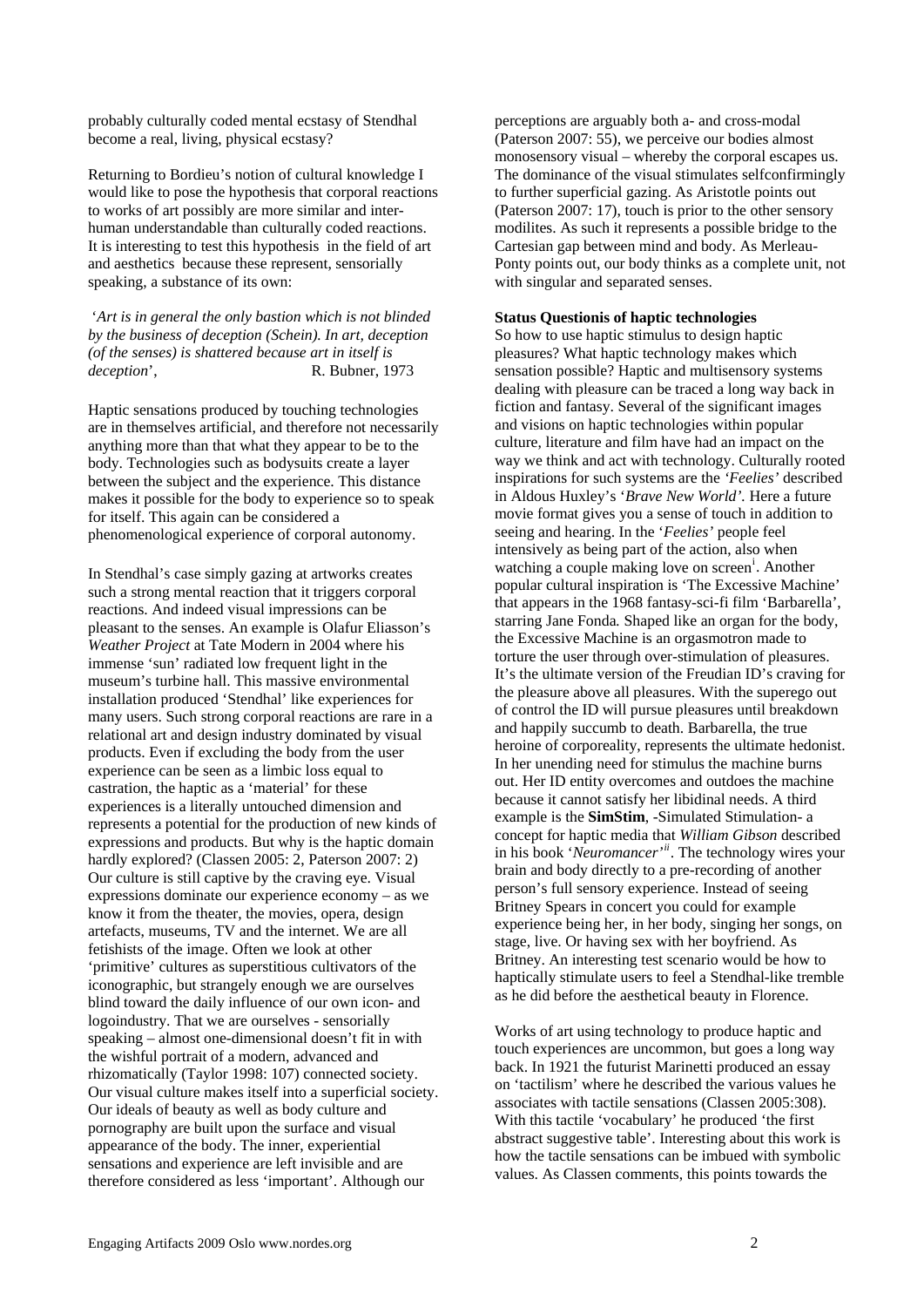day when touch comes into its own, and 'the hands can be as knowing as the brain'(Classen, 2005:309).

A visual interface to simulate the effect of touch is 'Telematic dreaming' by Paul Sermon (Wilson, 2002). The installation is based on a videoconferencing system where the participants lie on separate beds double functioning as screens, giving the visual illusion of lying beside one another in the same bed. In this intimate situation the users tend to (visually) touch each other and even report sensations of being touched (Kozel in Classen 2005: 439). Thecla Schiphorst's installation '*Bodymaps'* works on a similar principle where the visitor touch the image of a body that is projected onto a reactive table covered in white velvet. The image will (visually) react to the touching. Here the viewer becomes participant in the work through the sense of touch. These installations use touch to let the user interact with media. But how to touch the user back? There are several haptic technologies where a two-way touch is used as a tool of communication. There are various force-feedback systems like the *Reachin Desktop* by Reachin Technologies, exoskeletal and external devices for excerting tactile pressure on the skin or haptic displays that simulate shape and texture in three dimensions (Mark Patterson in Classen, 2005). Another is the InTouch project by *The Tangible Media Group* at MIT Media Lab[iii](#page-4-1) where *'two identical inTouch devices use three freely rotating rollers. Forcefeedback technology synchronizes each individual roller to the corresponding roller on the distant mechanism'.[iv](#page-4-1)*

That pleasures come in many forms and variations is wonderfully illustrated by the Painstation project by Volker Morawe and Tilman Reiff. This subversive work of game design is built as an arcade game where two players compete against each other based on the older Pong (table tennis). '*During the game, the players place their left hands on the PEU (Pain Execution Unit) which serves as a sensor and feedback instrument. Possible feedback effects are heat impulses, an electric shock and an integrated miniature wire whip. The feedback generated is dependent on the playing process and can increase in its intensity'[v](#page-4-1) .* Literally this work is about the pleasure of pain. At the Norwegian Detox exhibition (2004) several users were observed happily and laughingly playing themselves to bleeding and screaming. The social and competitive instincts take total control of users and make them into suckers for the pleasure of (haptic) victory – or simply the joy of feeling alive.

The most common touch technology is through vibrotactile feedback, much like the vibrator in mobile phones. In 'Mobile Feelings' by Christa Sommerer and Laurent Mignonneau two people communicate via vibrotactile touch and body sensations through an egg shaped 'phone' interface they hold in their hands. Yet, these are not really hedonistic pleasures. They are more about tickling the possibilities of pleasure than

exploiting them. What about works that deliberately work with the induction of corporeal pleasure in the participant? How to intentionally and directly produce a real Stendhal syndrome?

#### **Haptic Hedonistic Bodysuits**

A challenge is to practically create and reproduce physical, sensomotory sensations. Sensations of pleasure are often associated with the (cutaneous) skin and its many functions. It is both a sexual jewelry and a tool to sense. It's a perceptional gateway to physical reality. My works use skin as an intersensorial surface to serve as a basis for sensual excitement.



*Male and female version of cyberSM bodysuit* 

In my **CyberSM** project (1993) bodysuits were used for the first time to induce both users with haptic stimulus. The cyberSM project includes touch, sound, voice and visual 3D navigable bodies into its sensory vocabulary, allowing humans interacting in a virtual space to actually feel each other with their bodies. Not only does this physical element of communication let the CyberSM project model inter-human communication, it also creates a new form of complex, multisensory interaction. The physical dialogue made possible by the bodysuits included nipple-, anal-, penile- and vaginal stimulation. In terms of pleasure, sexual feelings can be provoked through a combination of visual stimulus and vibrators. This has a certain degree of sexual brutalism, and putting a dildo in/up your groin is not always necessarily pleasant. Or wanted. But the playfulness and multisensory sensations of cyberSM compensated for the brutalism and most of the 1000+ participants observed reported having had a good experience.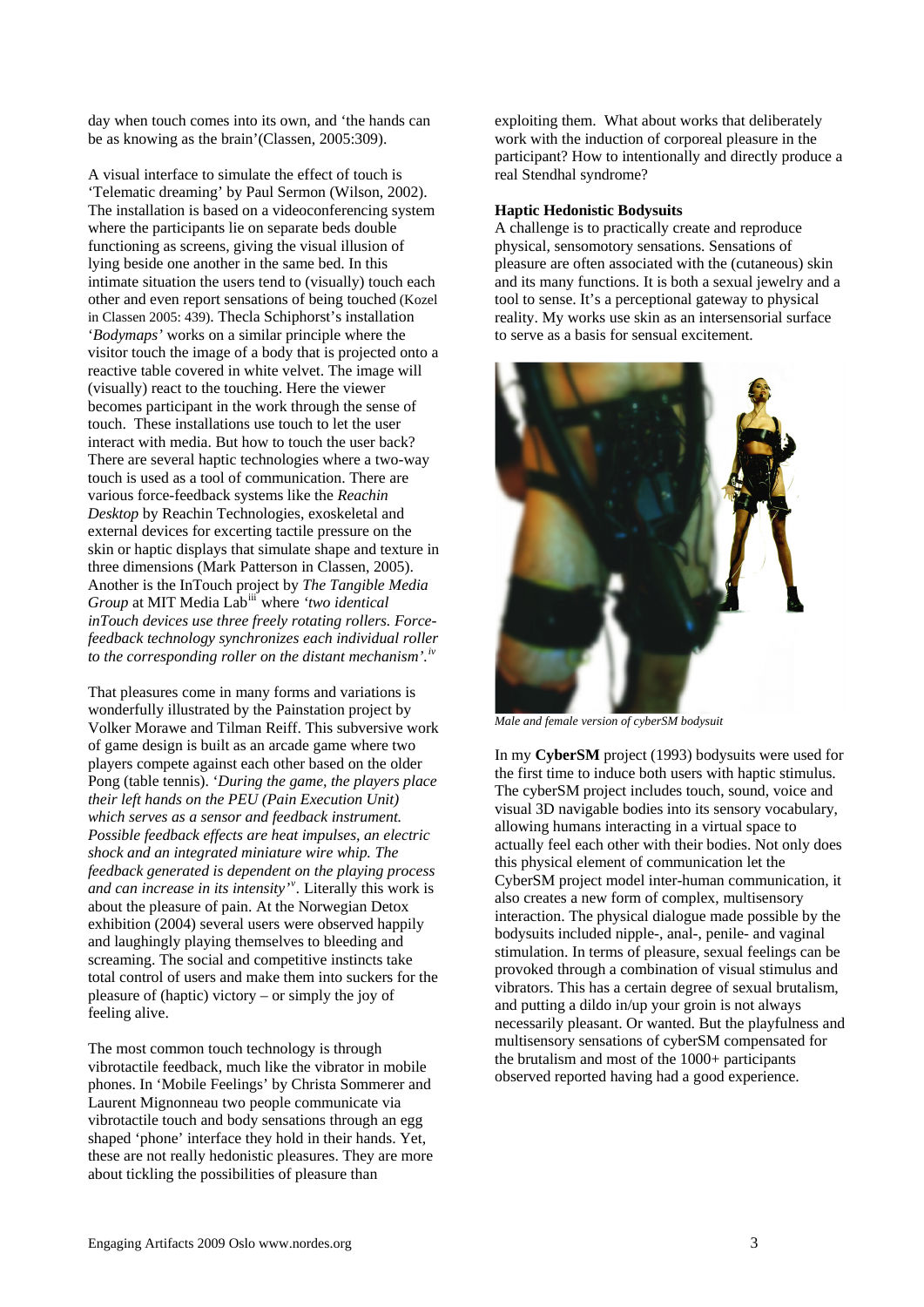

*Erotogod bodysuit in action, DEAF festival, 2001* 

Autoerotic pleasure was one of the themes of my **Erotogod** project (2001 -03). Here the user enters a seven meter long and five meter tall installation of metal, screens and light. The user kneels down and is dressed in a full bodysuit, a two way touch interface. Through 90 sensors it records the user's self touch, thereby building an image of the user body in the installation's computer. The installation use this virtual body to touch the user back through more than 100 vibrotactile effectors in the suit, immersing the user in tactile stimulus. Thematically *Erotogod* is a multisensory space of experience that lets the user interactively write his own myths of creation. These myths appear as realtime generated, interactive stories through three dimensional sound (16 channels), graphics and corporal experiences.

One of the open aims of employing multiple sensory channels into the Erotogod projects was to explore what happens to experience when the senses play together in unknown and new ways. The project aims at creating a synaesthetic space of experience: from *syn –*joined- and *aesthesia –*sense-, hence meaning *cross-modal sense association*, or the *joining* of sensations (Campen 2008). The synesthetic combination results in sense experience that is experienced as more than, or different from, the sum of the individual components. It is often described as a neurological phenomenon, but the question is whether it also can be provoked, or triggered, through cross sensory linking like sound-to-vision and touch-tohearing.

One example of combining touch with hearing is the eskin project by Jill Scott (Hauser 2008:63). Through combining various wearable interfaces that can both respond and produce touch as well as sound, the e-skin project attempts to augment the "unique cross-modal potentials of human sensory perception" In Erotogod similar synergetic linking of stimulus aims at facilitating

an action-oriented, multisensorial environment that promotes synaesthetic and pleasant experiences. One of the goals is a better and more persuasive perceptual manipulation of the participants. The synaesthetic is about experiencing unexpected combinations. The sound of Erotogod is based on breathing recorded during a live intercourse. The users' autoerotic touches hence produce a live sound composition<sup>[vi](#page-4-1)</sup> creating an aural intercourse. The tactile patterns expressed in the bodysuit are all re-combinations of pleasant sensations felt and recorded by a female prostitute. Her professional skills were important to the design of the better touch patterns.

Michael Heim calls cyberspace a '*metaphysical laboratory, a tool for examining our very sense of reality*' (Heim 1994:83). Is it also so that the physical body ends where immaterial cyberspace begins? Haptic stimulations provides a reality check for virtual worlds and extends the physical world into a corporeal, and therefore realized cyberspace. My ongoing *World Ripple* project builds physical sculptures out of emotions rendered real. Through a haptic system the artistically emotional and 'virtual' content becomes physically experiential. It is an invisible, immaterial sculpture made sensually senseable by a tactile, wireless, mobile bodysuit and binaural sound system. The sculptures are triggered by GPS coordinates. They are expressed as physical stimulations and soundbased compositions. The sculptures of World Ripple are experiential –and sensed - in the open, outdoor landscape. As computer constructed structures they can be endlessly large and dynamic experiences that can cross, be sensed around and encompass the world. The users wear a transparent, bodybased and visually hidden system. The bodysuit is worn underneath the ordinary clothing and has a resolution of 64 puls modulated outputs controlled by an arduino board. The mobile, sensor- and GPS based computing system is carried in a shoulderbag. Walking through the world users will sense and interfere with the sculptures.



*World Ripple system set up*